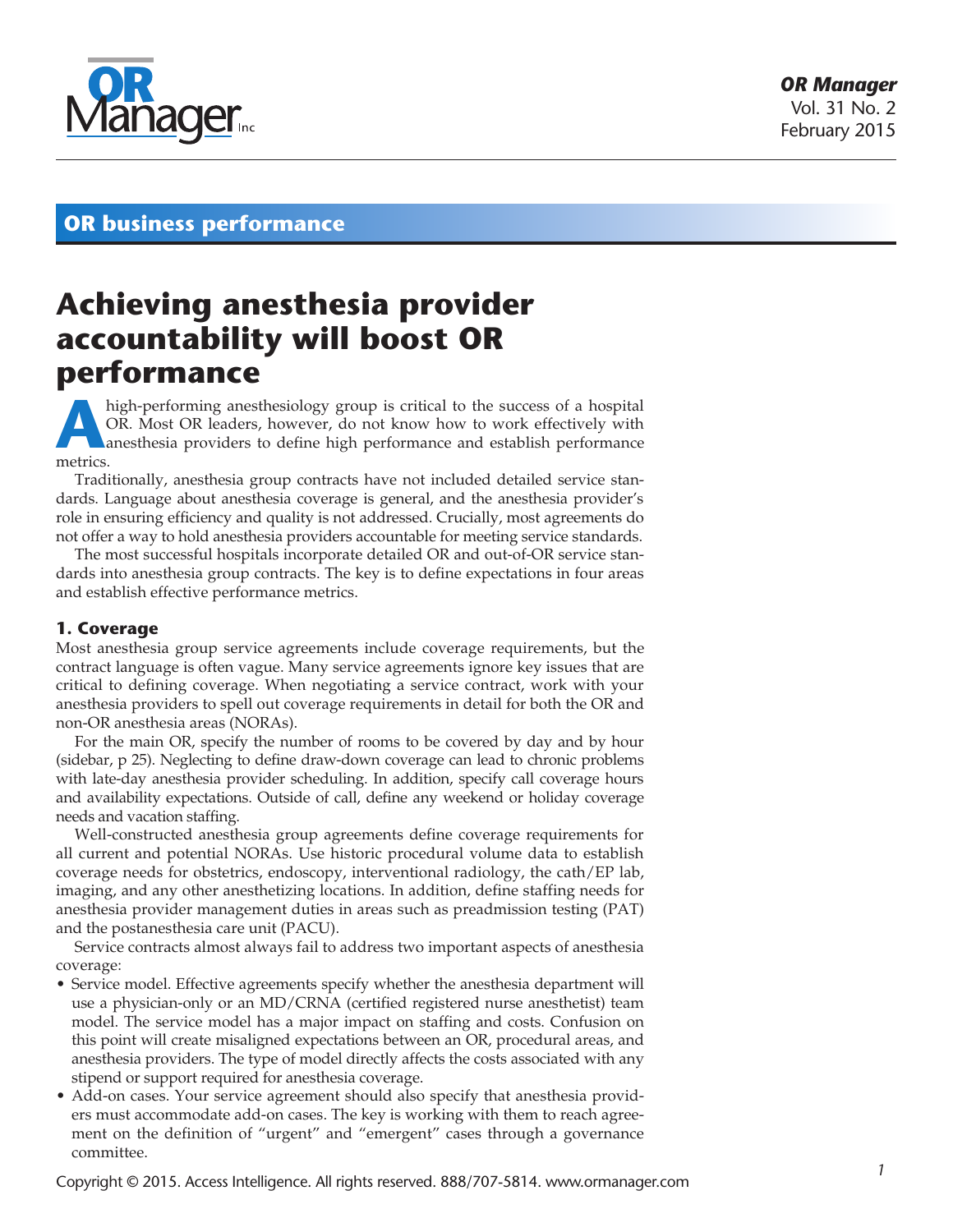

February 2015

It is also important to create mechanisms for accommodating changes in OR/procedural volume or service. Effective contracts require anesthesia leaders and hospital administration to review projected coverage and staffing requirements every 6 months. If case volume changes significantly, the OR/procedural director and the hospital chief executive officer should work with the anesthesia medical director and chief of anesthesia to negotiate appropriate changes in room commitments and staffing.

### **2. Clinical care**

Most anesthesia service agreements take clinical care issues for granted. Viewing anesthesia as a commodity is a mistake because anesthesia service and quality can vary widely. Contract negotiations are an opportunity to set expectations for clinical care, competencies, and driving overall perioperative and procedural performance.

First, define basic anesthesia care parameters. The agreement should establish that anesthesia providers have responsibility for patients from preoperative evaluation through intraoperative anesthesia and postoperative care. The contract should specifically require anesthesia providers to:

- review all cases 3 to 5 days before the schedule
- personally see all patients with a status of American Society of Anesthesiologists (ASA) 3 or 4
- take part in daily clinical and operational huddles
- remain with each patient until their care can be transferred to PACU staff
- make sure all cases are appropriately documented in the medical record
- ensure that medication reconciliation is performed daily.

Effective service agreements also require anesthesia providers to take responsibility for perioperative processes and outcomes. Require them to develop algorithms and lab matrices for presurgical testing and establish evidence-based care pathways. All algorithms, tools, and protocols should be approved by the medical staff and the anesthesia department. Provider adherence ensures that all tests are both medically necessary and cost-effective, and that patients are optimized presurgically.

- In addition, specify that the anesthesia group must:
- appoint a member to act as OR medical director
- manage and oversee the preoperative clinic/testing facility
- maintain a continuous quality improvement plan.

Anesthesia service agreements can also include program goals. For example, a hospital may look to the anesthesia department to develop a pain management program to improve outcomes and patient satisfaction or to lead a perioperative/surgical home. These and other development goals should be included in the anesthesia service contract.

## **How to specify anesthesia coverage**

Anesthesia service agreements should specify coverage requirements by location, number of rooms, and hours. Coverage calculations should account for call coverage, vacation, and service model.

| Location                              | <b>Rooms</b> | <b>Hours</b>    | <b>Physician</b> | <b>Certified</b><br>registered<br>nurse<br>anesthetist |
|---------------------------------------|--------------|-----------------|------------------|--------------------------------------------------------|
| <b>Main OR</b>                        | 9            | $7:00 - 15:00$  | 3                | 9                                                      |
|                                       | 6            | $15:00 - 17:00$ | $\overline{2}$   | 6                                                      |
|                                       | 3            | $17:00 - 19:00$ | $\mathbf{1}$     | $\mathbf{1}$                                           |
|                                       |              | Call            | $\mathbf{1}$     | $\mathbf{1}$                                           |
|                                       |              | Post-call       | $\mathbf{1}$     | $\mathbf{1}$                                           |
| Non-OR                                | Endo $(3)$   | $7:00 - 15:00$  | $\mathbf{1}$     | 3                                                      |
| anesthesia<br>areas                   | OB/GYN       | $7:00 - 15:00$  | $\mathbf{1}$     |                                                        |
| Preadmission<br>testing               |              | $7:00 - 17:00$  | $\mathbf{1}$     |                                                        |
| Postanesthesia<br>care unit           |              | $7:00 - 17:00$  | $\mathbf{1}$     |                                                        |
| Vacation                              |              |                 | $\mathbf{1}$     | $\mathbf{1}$                                           |
| <b>Total full-time</b><br>equivalents |              |                 | 13               | 22                                                     |

*Source: Surgical Directions. Used with permission.*  $\mathcal{P}^{\text{max}}_{\text{max}}$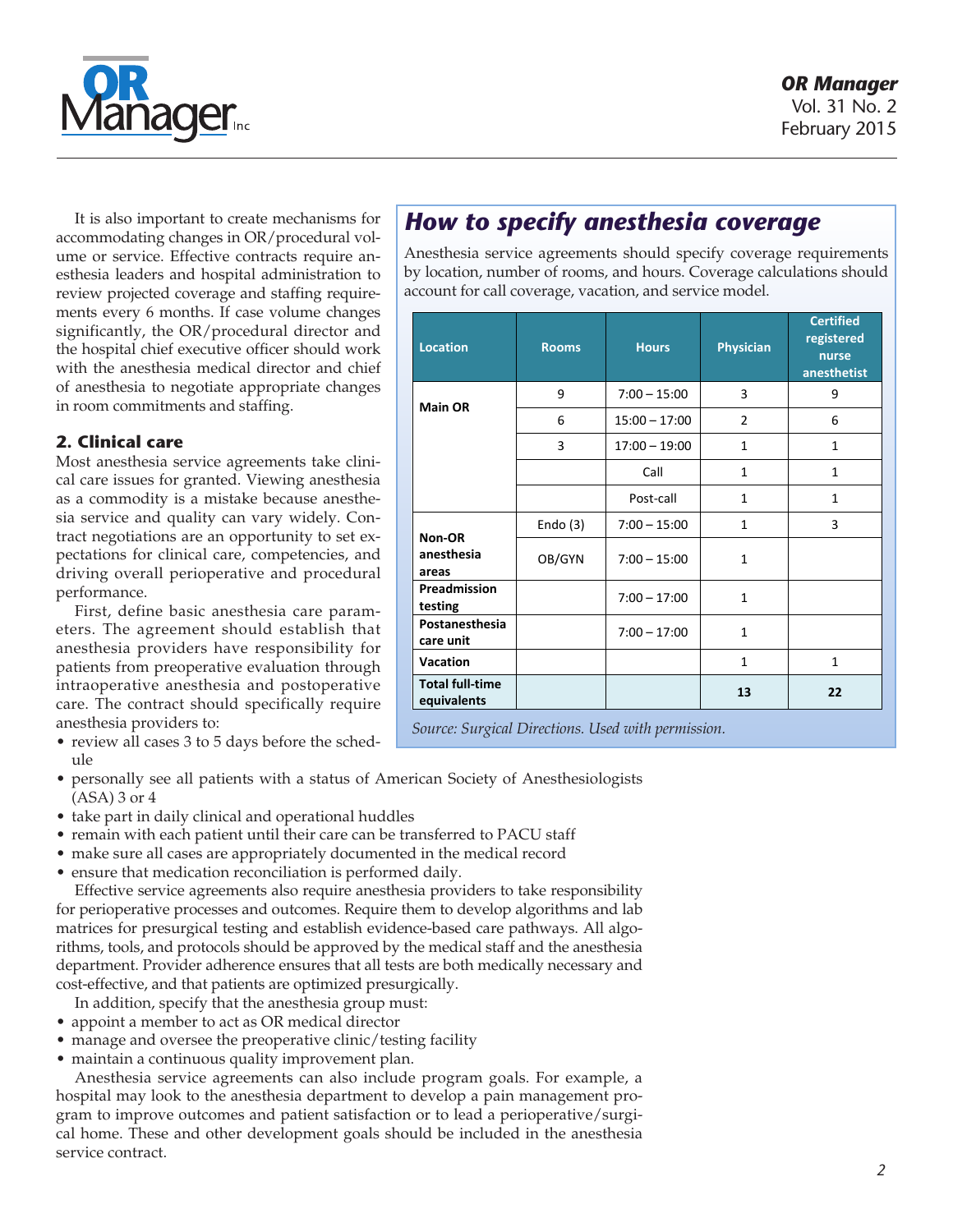

### **3. Leadership**

Anesthesiologists are natural leaders in perioperative services, and hospitals should give them a formal role in driving performance. Focus on four dimensions of OR leadership:

**Operations.** Give anesthesia providers specific duties in day-to-day OR management. On a daily basis, they should assist the OR director and charge nurse with case scheduling. Anesthesia providers should also work with nursing to run the board, and the anesthesia medical director should address and resolve problems that arise with physicians.

**Efficiency.** Anesthesia providers should also take personal responsibility for daily OR efficiency. Contractual duties should include seeing all patients in the preoperative holding area, making sure anesthesia consents are signed, and being present in the OR suite 15 to 20 minutes before incision. If a CRNA is

## **Anesthesia accountability metrics**

=\*,%'\$R(=,%0/'+-(S/%\$')/\*&1T(U1\$"(9/)#(@\$%3/11/\*&T

| Requirement                                                | <b>Metric/standard</b>                                                                        | <b>Benchmark/evaluation</b> |  |  |
|------------------------------------------------------------|-----------------------------------------------------------------------------------------------|-----------------------------|--|--|
| Coverage                                                   | Adherence to contractual<br>obligations for rooms, hours, non-<br>OR anesthesia areas, call   |                             |  |  |
| <b>Clinical care</b>                                       | Surgical Care Improvement<br>Project (SCIP) process/outcome<br>measures                       | $95% +$                     |  |  |
|                                                            | Hospital Consumer Assessment of<br><b>Healthcare Providers and Systems</b><br>(HCAHPS) scores | 90th percentile             |  |  |
| Leadership                                                 | First case on-time start rate                                                                 | > 90% (within 5 min)        |  |  |
|                                                            | Same-day cancellation rate                                                                    | $< 1\%$                     |  |  |
| <b>Financial</b><br>Net collections rate<br>responsibility |                                                                                               | >97%                        |  |  |
| Source: Surgical Directions. Used with permission.         |                                                                                               |                             |  |  |

not available, anesthesiologists should be ready and willing to start cases. Anesthesia providers should also assist with patient transport after surgery as needed.

**Safety.** Contracts should also leverage the anesthesia department's ability to lead by example in patient safety. Require anesthesia providers to take part in time-outs. Anesthesia providers can also be commissioned to advocate for a just culture within the OR. Specific requirements could include developing a nonpunitive error reporting and review process.

**Governance.** If your hospital has a surgical services executive committee (SSEC), require the anesthesia department to appoint a member to serve as co-chair. Require the group to arrange the co-chair's coverage commitments to ensure his or her availability to fulfill SSEC duties.

### **4. Financial responsibility**

If a hospital provides anesthesia with financial support, the anesthesia service contract must include standards to justify and validate the stipend.

Require the anesthesia group to meet a national benchmark for net collections, typically 97% or greater. As part of this requirement, the group must agree to submit to semiannual revenue cycle audits. Specify that if net collections fall below the agreed-upon threshold for two successive quarters, the hospital may reduce the stipend allowance.

### **Ensure accountability**

Review anesthesia service on a quarterly basis, evaluating the group's compliance with coverage requirements, care standards, and OR management responsibilities. Ideally, anesthesia provider performance review is conducted through a multidisciplinary SSEC.

Many elements of a service contract must be evaluated qualitatively, but it is possible to create hard metrics for measuring anesthesia provider performance (sidebar). For example, anesthesia-sensitive Surgical Care Improvement Project (SCIP) measures such as antibiotic prophylaxis, beta blockers, and perioperative temperature management are an effective gauge of clinical quality.